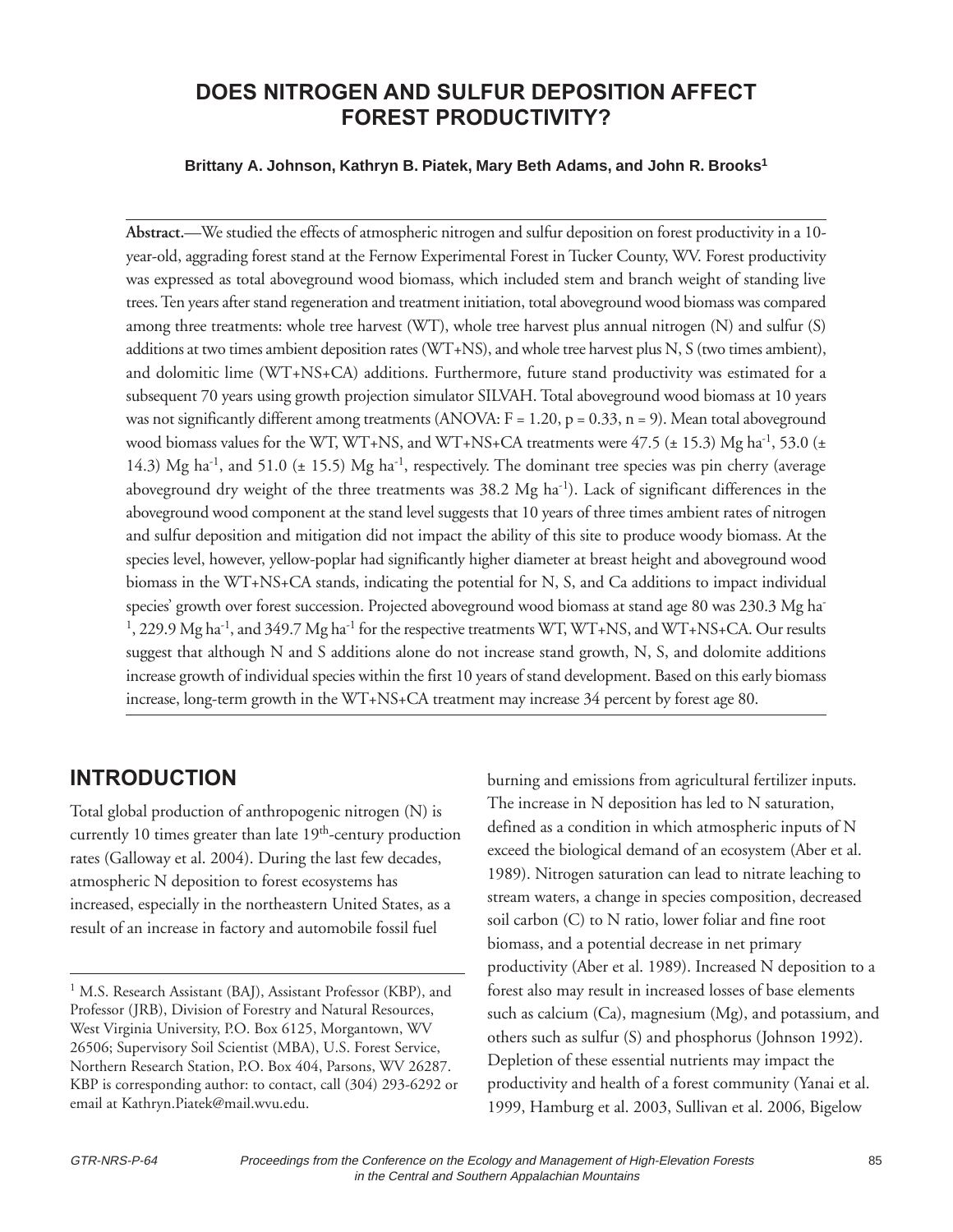and Canham 2007). For example, Wallace et al. (2007) attributed overall decline in live basal area to an N saturation effect caused by fertilizer additions in a northern New York mixed-oak forest; tree mortality in the fertilized plots was higher even though basal area of live trees increased significantly in the fertilized plots as compared to the control plots.

Stands that receive high ambient rates of N deposition, but that have not reached N saturation, may experience an increase in productivity as N limitations are relieved. Nitrogen enrichment at the Harvard Forest in Massachusetts (Aber et al. 1993, Magill et al. 2004) resulted in increased annual net primary productivity, while an N deposition gradient in the southern Appalachians (Boggs et al. 2005) demonstrated increased basal area growth in sugar maple trees (see Appendix for list of common and scientific names for trees). Further, hardwood trees respond differently from conifers to N additions. The conifer sites at the Harvard Forest exhibited 56-percent mortality after 15 years of N additions and complete mortality was predicted for the near future; hardwood stands experienced 17 percent mortality (Magill et al. 2004). Red spruce stands in Vermont also experienced a decline (40 percent) in live basal area after 14 years and researchers suggested that highelevation spruce forests could be converted into stands of birch and maple under continued elevated N deposition (McNulty et al. 2005).

The Fernow Experimental Forest (FEF) in Tucker County, WV, experiences some of the highest rates of N deposition in the United States, and forest stands display symptoms of N saturation (Peterjohn et al. 1996, 1999). The objective of this study was to better understand the impact of atmospheric N and S deposition on the production of total aboveground wood biomass and individual tree species' biomass response in a young, aggrading deciduous forest at this location. Further, we were interested in whether the effects can be mitigated with dolomitic lime additions. Our final objective was to estimate, by using a growth simulation model, whether early fertilization in this forest type stimulates biomass accretion during the life of a forest.

# **STUDY AREA**

We conducted the study at the Long-Term Soil Productivity (LTSP) sites on Fork Mountain in the FEF near Parsons, WV (39°03´ N, 79°29´ W). Annual temperatures range from an average of -2  $\mathrm{^{\circ}C}$  in January to an average of 20  $\mathrm{^{\circ}C}$ in July (Adams et al. 2004). Precipitation averages 146 cm annually (Wallenstein et al. 2006). Dominant soil type is a Calvin channery silt loam derived from acidic sandstone and shale of the Upper Devonian Hampshire formation (Kochenderfer 2006).

In 1996, four blocks were established along a slope gradient ranging from 798 m to 847 m in elevation. Four treatments were imposed in a complete randomized block design: an unharvested and unfertilized control, unfertilized whole-tree harvested control (WT), whole-tree harvested ammonium sulfate additions (WT+NS), and whole-tree harvested ammonium sulfate additions plus dolomitic lime (WT+NS+CA). Individual treatment plots measure 0.2 hectares including treated buffer areas; plots are adjacent to each other within a block. The rate of addition for the WT+NS treatment was two times the ambient N and S throughfall deposition. Ambient deposition in early 1980 contained  $-15$  kg N ha<sup>-1</sup> ·yr<sup>-1</sup> and 17 kg S ha<sup>-1</sup> ·yr<sup>-1</sup> (Helvey and Kunkle 1986); therefore,  $36 \text{ kg N} \text{ ha}^{-1} \cdot \text{yr}^{-1}$  and  $40 \text{ kg S} \text{ ha}^{-1}$ <sup>1</sup> ·yr-1 are added in fertilizer. The WT+NS+CA plots received two times ambient N and S fertilizer as well as 22.5 kg Ca ha-1  $\cdot$ yr<sup>-1</sup> plus 11.6 kg Mg ha<sup>-1</sup> ·yr<sup>-1</sup>, which is equivalent to two times the rate of export of Ca and Mg to stream water (Wallenstein et al. 2006). Pre-treatment mean soil pH was 4.24 (Adams et al. 2004). Five years after treatment, soil pH was 2.96, 3.22, and 3.41 in the WT+NS, WT, and WT+NS+CA treatments, respectively (Wallenstein et al. 2006).

# **METHODS**

Data for three of the four blocks were available for use in this study. Trees were inventoried in 2006 using either four or five 0.004 ha vegetative growth subplots in each plot. Diameter at breast height (d.b.h.) was measured for all trees greater than 2.54 cm and recorded by species. Total wood dry weight was estimated with regression equations based on d.b.h. For trees with d.b.h. 5.1 to 12.7 cm, equations were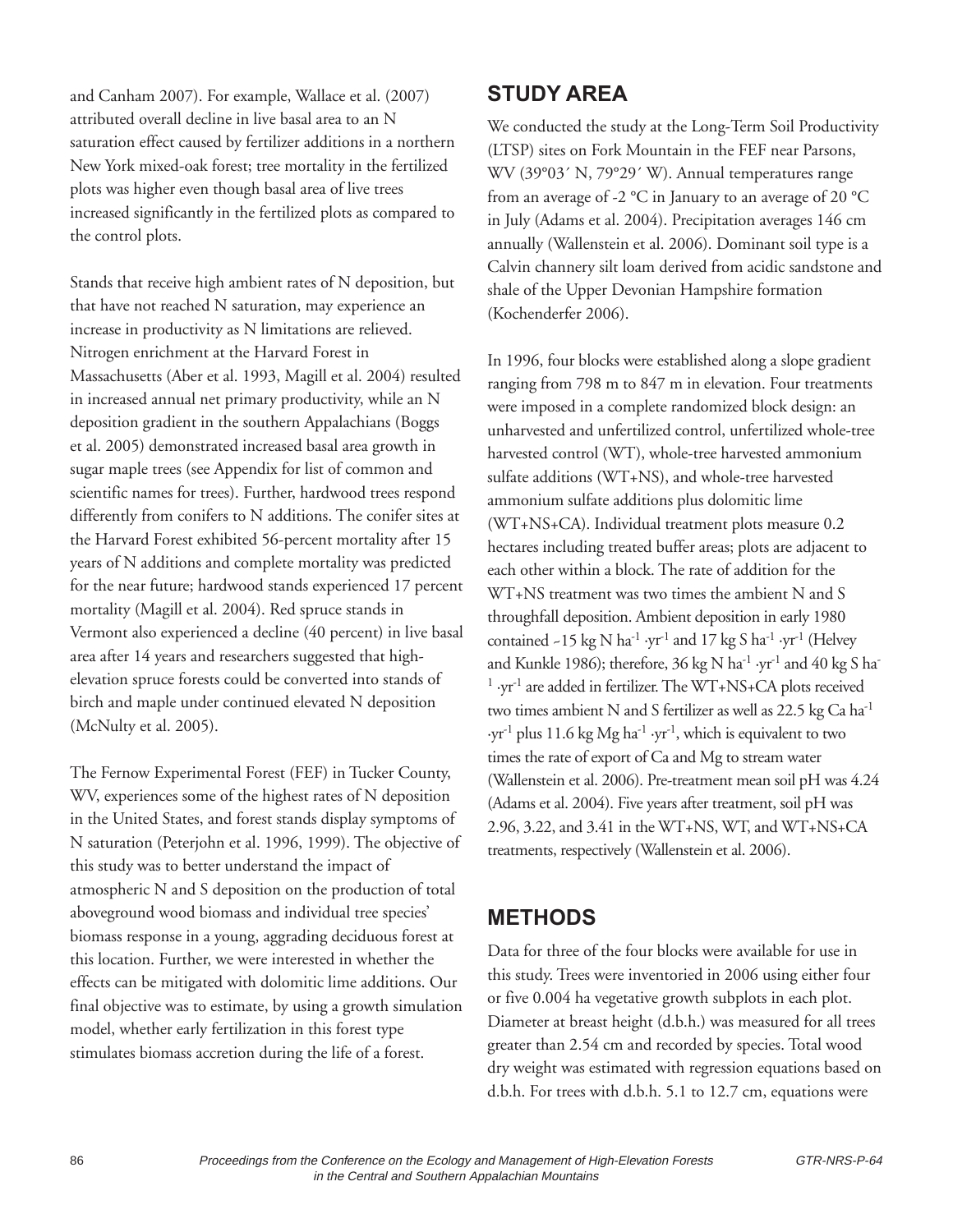developed at the FEF (M.B. Adams, unpublished data); for trees with d.b.h. 12.8 to 50.8 cm, equations of Brenneman et al. (1978) were used (Table 1). Several tree species did not have their own equation; therefore, we used wood specific gravity to match species without an equation to species with a known equation to calculate total aboveground wood dry weight.

Analysis of variance in SAS (SAS Institute Inc., Cary, NC) was used to test for significant differences between treatments in biomass estimates for individual tree species and plot totals. Alpha level of  $\leq 0.1$  was used.

A growth model for the Allegheny Hardwoods (Marquis and Ernst 1992) was used to project stand growth to 80 years. Of the available growth simulation computer programs for the Allegheny hardwoods, SILVAH exhibits the least error associated with the projections (J.R. Brooks, unpublished). Data for SILVAH were plot size, tree species, and d.b.h.; growth in SILVAH is estimated by using speciesspecific basal area growth and mortality equations. Tree per acre (TPA) and basal area values are generated at the stand level for every 5-year period.

The SILVAH-generated values for basal area per acre and TPA for each 5-year increment were used to calculate quadratic mean diameter with Equation 1 for each of the three treatments.

$$
QMD = \sqrt{\frac{\frac{BA/AC}{TPA}}{k}}
$$
 (1)

Where:

*QMD* = quadratic mean diameter *BA/AC* = basal area per acre *TPA* = trees per acre  $k = -0.0054542$ 

The quadratic mean diameter for each 5-year period was then used in the species-specific biomass equations (Table 1). The biomass for each species in each treatment was multiplied by that individual species' relative density at year 10 and then by the total-stand TPA (Table 2). The sum of

|                  | Tree species        | a      | b      | R-square |
|------------------|---------------------|--------|--------|----------|
| Fernow           | <b>Black birch</b>  | 1.1064 | 2.4877 | 0.98     |
|                  | Yellow-poplar       | 0.7037 | 2.4806 | 0.99     |
|                  | <b>Black cherry</b> | 0.8833 | 2.6047 | 0.98     |
|                  | Red maple           | 0.9305 | 2.5922 | 0.99     |
|                  | Pin cherry          | 0.8833 | 2.6047 | 0.98     |
|                  | Striped maple       | 0.8833 | 2.6047 | 0.98     |
|                  | Hercules club       | 0.8833 | 2.6047 | 0.98     |
|                  | Sourwood            | 0.9305 | 2.5922 | 0.99     |
|                  | Sassafras           | 0.8833 | 2.6047 | 0.98     |
|                  | Fraser magnolia     | 0.8833 | 2.6047 | 0.98     |
| <b>Brenneman</b> | White ash           | 2.3626 | 2.4798 | 0.99     |
|                  | <b>Black locust</b> | 1.5647 | 2.6887 | 0.95     |
|                  | Cucumbertree        | 1.4359 | 2.5622 | 0.98     |
|                  | Northern red oak    | 2.4601 | 2.4572 | 0.95     |
|                  | Yellow birch        | 3.1042 | 2.3753 | 0.97     |
|                  | Sugar maple         | 2.4439 | 2.5735 | 0.98     |
|                  | E. hophornbeam      | 2.0340 | 2.6349 | 0.99     |

Table 1.—Individual tree species dry weight equations based on d.b.h.. (Y=ax<sup>b</sup>). The Fernow equations are in kilograms **while Brenneman et al. (1978) equations are in pounds. Results of this study are reported in kilograms.**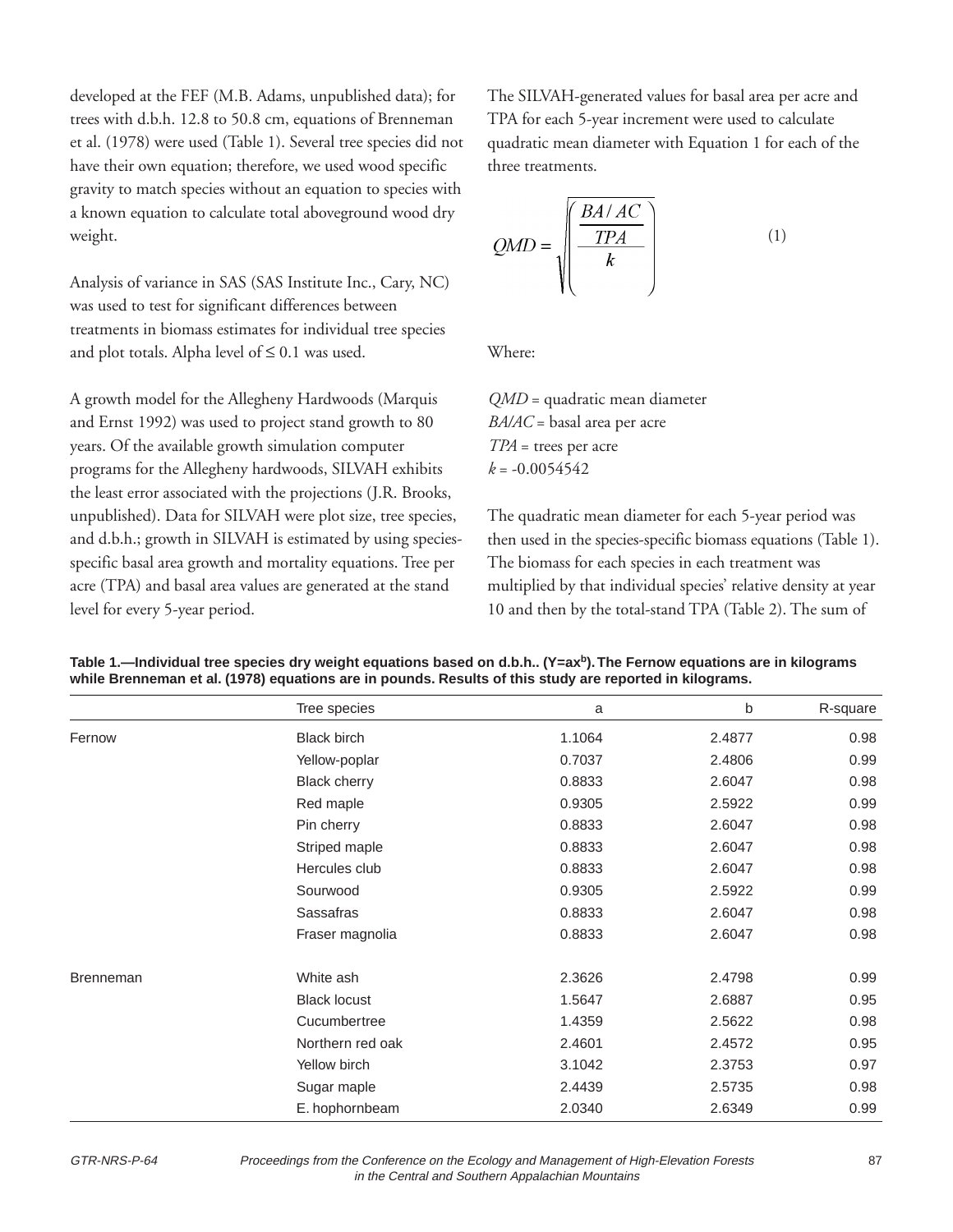**Table 2.—Species trees per hectare (TPH) used to calculate percent relative density (RD) for the dominant tree species** ≥**2.54 cm d.b.h. by treatment. The "other species" include striped maple, eastern hophornbeam, yellow birch, sassafras, white ash, sugar maple, black locust, northern red oak, and sourwood. The last row represents total values by treatment. Treatments are unfertilized whole tree harvest (WT), whole tree harvest plus annual nitrogen and sulfur additions (WT+NS), and whole tree harvest plus nitrogen, sulfur, and dolomitic lime (WT+NS+CA).**

| Tree species        | <b>WT</b>  | WT+NS  | WT+NS+CA |        |            |        |
|---------------------|------------|--------|----------|--------|------------|--------|
|                     | <b>TPH</b> | RD (%) | TPH      | RD (%) | <b>TPH</b> | RD (%) |
| Pin cherry          | 2,947      | 46.3   | 2,964    | 51.0   | 2,806      | 48.0   |
| <b>Black cherry</b> | 776        | 12.2   | 889      | 15.0   | 689        | 12.0   |
| Sweet birch         | 1,023      | 16.1   | 477      | 8.0    | 494        | 9.0    |
| Yellow-poplar       | 689        | 10.8   | 215      | 4.0    | 529        | 9.0    |
| Red maple           | 247        | 3.9    | 477      | 8.0    | 566        | 10.0   |
| Fraser magnolia     | 195        | 3.1    | 180      | 3.0    | 0          | 0.0    |
| Cucumbertree        | 35         | 0.5    | 99       | 2.0    | 247        | 4.0    |
| Other species       | 458        | 7.3    | 479      | 8.0    | 477        | 8.3    |
| Total               | 6,370      | 100    | 5,780    | 100    | 5,807      | 100    |

weights for all species was used to estimate total aboveground wood biomass over the 80-year period. For the purpose of this paper, values are reported in metric units.

SILVAH does not include growth or mortality functions specific to nutrient addition treatments, such as N, S, or liming, in growth projections. Therefore, to ensure a level of validity for SILVAH estimates, basal area values from SILVAH at age 35 were compared to mean stand basal area values of 35-year-old forested watersheds at the FEF, which include a control and N and S amendments at the same levels as the LTSP treatments (Kochenderfer 2006). The treated watershed had a basal area of  $36.0 \text{ m}^2$  ha<sup>-1</sup> while the control watershed contained  $28.0 \text{ m}^2$  ha<sup>-1</sup> (DeWalle et al. 2006). Mean predicted basal area values for the LTSP sites from SILVAH at 35 years were 27.3, 28.0, and 29.1  $m<sup>2</sup>$  ha<sup>-</sup> <sup>1</sup>, for the WT, WT+NS, and WT+NS+CA treatments, respectively, at 35 years.

### **RESULTS**

# **10-Year-Old Stands**

#### **Total Aboveground Wood Biomass and d.b.h.**

Total aboveground wood biomass did not differ significantly between treatments at age 10 ( $p = 0.33$ ); the highest value was 53.0  $(\pm 14.3)$  Mg ha<sup>-1</sup> in the WT+NS treatment, followed by the WT+NS+CA and WT treatments with  $51.0$  ( $\pm$  15.5) and  $47.5$  ( $\pm$  15.3) Mg ha<sup>-1</sup>, respectively. Total aboveground wood biomass in each plot by block and treatment are displayed in Figure 1. The WT, WT+NS, and WT+NS+CA treatments had an average d.b.h. of  $4.44$  ( $\pm$  1.75) cm, 4.62 ( $\pm$  1.98) cm, and 4.65 ( $\pm$  1.98) cm, respectively.

#### **Individual Tree Species**

Pin cherry (Fig. 2) was the most abundant species in these 10-year-old stands regardless of treatment, followed by black cherry and sweet birch, yellow-poplar, red maple, Fraser magnolia, and cucumbertree.

Yellow-poplar and cucumbertree exhibited significantly higher total aboveground wood biomass in the WT+NS+CA treatment ( $p = 0.09$  and 0.10, respectively). Aboveground wood biomass of yellow-poplar in the WT+NS+CA treatment was 90 percent higher than in the WT+NS treatment and 79 percent higher than in the WT treatment. Cucumbertree followed a very similar trend in the WT+NS+CA treatment with an 84 percent and 88 percent higher aboveground wood biomass than in the WT+NS and WT treatments, respectively. Yellow-poplar did not have the highest relative density, but its average d.b.h. was significantly higher in the WT+NS+CA treatment compared to the WT and WT+NS treatments ( $p = 0.03$ ). The average d.b.h. for yellow-poplar in the WT+NS+CA treatment was 5.74 (± 1.19) cm compared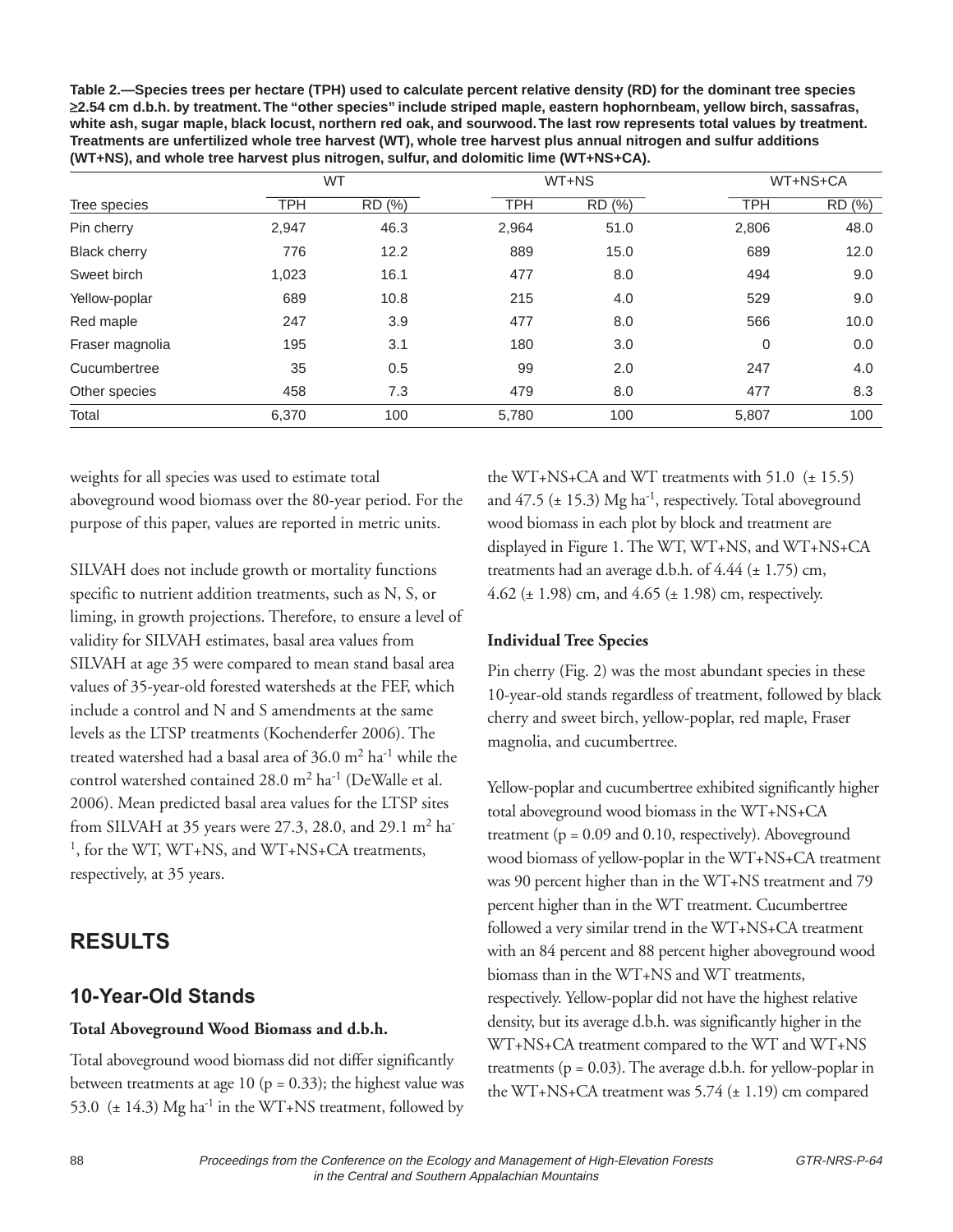

Figure 1.—Total aboveground wood biomass values by treatment for the 10 year-old Long-Term Soil Productivity site. Treatments are unfertilized whole tree harvest (WT), whole tree harvest plus annual nitrogen and sulfur additions (WT+NS), and whole tree harvest plus nitrogen, sulfur, and dolomitic lime (WT+NS+CA).

Figure 2.—Comparison of the dominant species' wood biomass component on the Fernow Long-Term Soil Productivity site between treatments. Treatments are unfertilized whole tree harvest (WT), whole tree harvest plus annual nitrogen and sulfur additions (WT+NS), and whole tree harvest plus nitrogen, sulfur, and dolomitic lime (WT+NS+CA).

to 3.38 ( $\pm$  0.21) cm and 3.40 ( $\pm$  0.26) cm in the WT+NS and WT treatments, respectively. Fraser magnolia was the only species that was not present within all treatments; it was absent in the WT+NS+CA treatment plots even though it had a large wood biomass component  $(14.9 \text{ Mg ha}^{-1})$  in the WT treatment. Aboveground wood biomass for red maple was not statistically different between treatments even though average d.b.h. was significantly greater  $(4.55 \pm 0.20 \text{ cm})$  in the WT+NS treatment than in the WT+NS+CA treatment  $(3.02 \pm 0.55 \text{ cm}; \, \text{p} < 0.05)$ . No other abundant species (pin cherry, black cherry, and sweet birch) showed large variations in diameter or aboveground wood biomass among treatments (Table 2).

#### **Projected Stands**

Although the 10-year-old treated and control stands did not differ in the total aboveground biomass, growth projections (Fig. 3) suggest that around age 30, growth in the WT+NS+CA treatment may exceed the growth in the WT and WT+NS treatments by 16 and 12 percent, respectively. SILVAH's final projection at 80 years yielded a 34 percent higher aboveground wood biomass at 349.7 Mg ha<sup>-1</sup> than both the WT and WT+NS treatments (230.3 and 229.9 Mg ha-1, respectively). Greater biomass in the WT+NS+CA treatment can be attributed to differences in quadratic mean diameter between the treatments at 80 years of age. The WT+NS+CA treatment had a 7 percent projected higher quadratic mean diameter (28.7 cm) than the 26.5 cm and 26.7 cm values for the WT and WT+NS treatments, respectively.

# **DISCUSSION**

#### **Total Aboveground Wood Biomass Production of 10-Year-Old Stands**

After 10 years of regeneration following whole-tree harvest and elemental additions, which delivered a total of 350 kg N  $ha^{-1}$  and 400 kg S  $ha^{-1}$ , total aboveground wood biomass in our study was not significantly affected by either increased N and S inputs or liming. In contrast, 23-year-old trees in a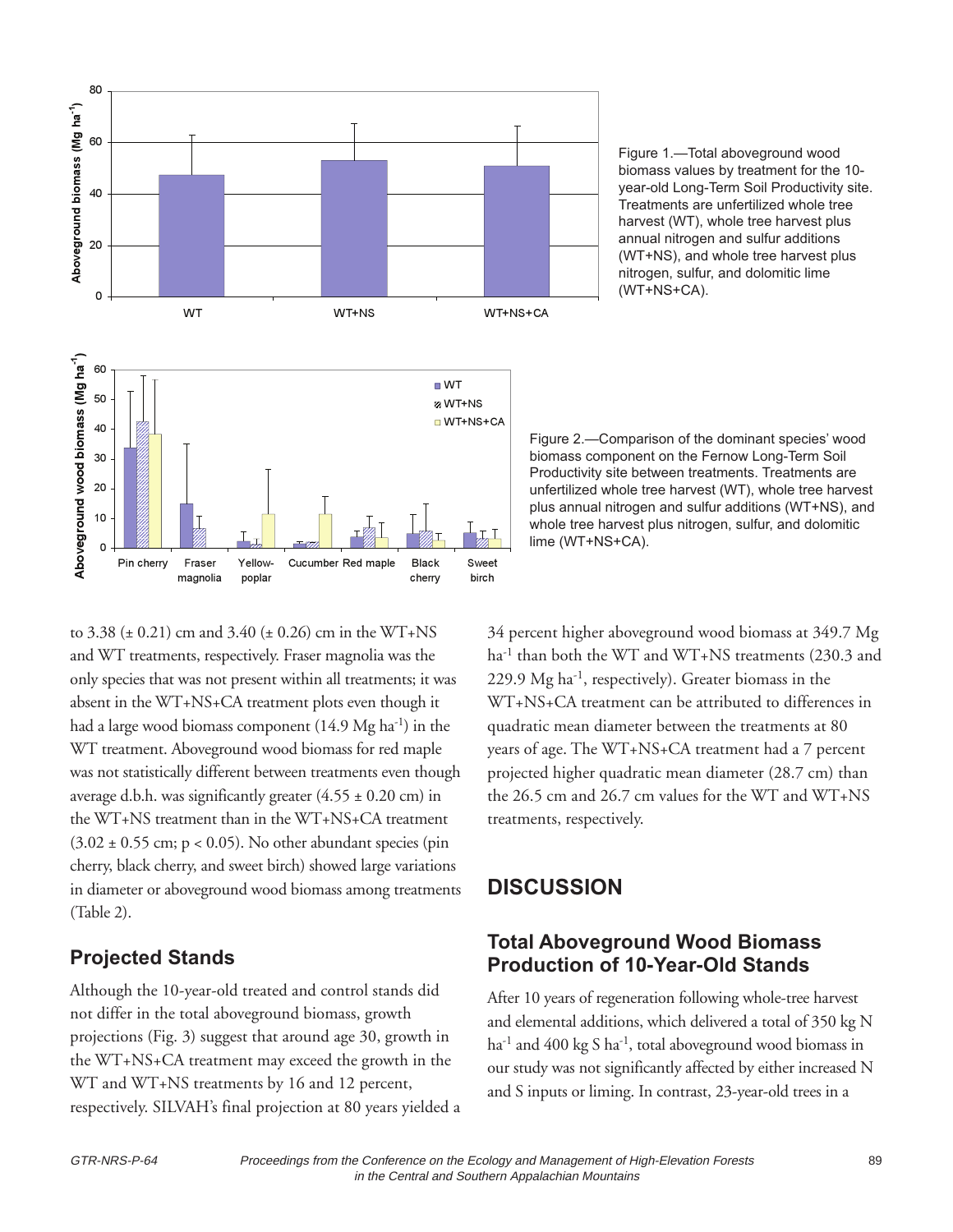

watershed-level N and S addition study also conducted at the FEF exhibited significantly higher annual net growth than control trees 4 years after treatment had begun (DeWalle et al. 2006). Other acidification studies have also shown an increase in wood biomass production due to increased N availability for biomass growth with N and S additions (Nelleman and Thomsen 2001, Magill et al. 2004, Wallace et al. 2007).

The lack of differences in biomass between treatments in our study may be attributed to factors associated with the young age of these stands. Full site occupancy (observed as canopy closure) has been reached only recently in these stands, and light and nutrient limitations may not have affected overall stand productivity. Therefore, trees did not yet respond to nutrient additions. Trees that receive N, S (WT+NS), and liming (WT+NS+CA) amendments do not yet show a response compared to the WT trees because there appear to be sufficient nutrient resources to support this level of biomass, allowing all sites to be productive. This conclusion is supported by soil N chemistry assessments (Wallenstein et al. 2006) at the LTSP site 5 years into treatment, which demonstrated no difference in soil percent-N, net N mineralization, and nitrification among all treatments. However, soil pH was significantly greater in the WT+NS+CA treatment compared to the WT and WT+NS treatments, which may further increase site productivity in this treatment. Already at stand age 10, dolomitic lime additions seem to be able to reverse some effects of N and S additions. For example, Piatek et al. (2009) found that 10 years of N and S additions (WT+NS) lowered the capacity of foliar litter for N immobilization and that dolomitic lime reversed the effect.

Figure 3.—Projected growth in aboveground wood biomass over 80 years by treatment. Treatments are unfertilized whole tree harvest (WT), whole tree harvest plus annual nitrogen and sulfur additions (WT+NS), and whole tree harvest plus nitrogen, sulfur, and dolomitic lime (WT+NS+CA).

#### **Treatment Effects at Species Level**

Even though our study shows no stand-level differences in aboveground wood biomass between treatments, yellowpoplar and cucumbertree have demonstrated significantly more wood biomass accumulation in the WT+NS+CA treatment at 10 years. Yellow-poplar has also shown a positive response in basal area growth to N and N+P fertilization as higher foliar N concentrations boost photosynthesis rates (Auchmoody and Smith 1977). Similar species results were observed in the FEF watershed study. Growth plots dominated by yellow-poplar and black cherry on the amended watershed yielded higher relative radial growth rates and basal area increment for 7 years since the start of N and S additions; plots with mainly sweet birch and red maple also demonstrated greater cubic volume growth for this time period (DeWalle et al. 2006). The greater wood biomass that we observed in some species in the WT+NS+CA treatment compared to the WT and WT+NS treatments is suggestive of differential species responses to soil pH caused by dolomitic lime additions. These differences may also be evidence of beginning competition for nutrient resources in these stands.

Pin cherry had the highest basal area, relative density, and aboveground wood biomass in all treatments (WT, WT+NS, and WT+NS+CA) in our study. The prevalence of pin cherry results from its vigorous early successional behavior after a clearcut and from high N soil conditions (Nyland et al. 2007) in the LTSP sites. For example, pin cherry has demonstrated greater germination rates with the addition of N fertilizer (Auchmoody 1979) and with more N available in soil solution (Bjorkbom and Walters 1986,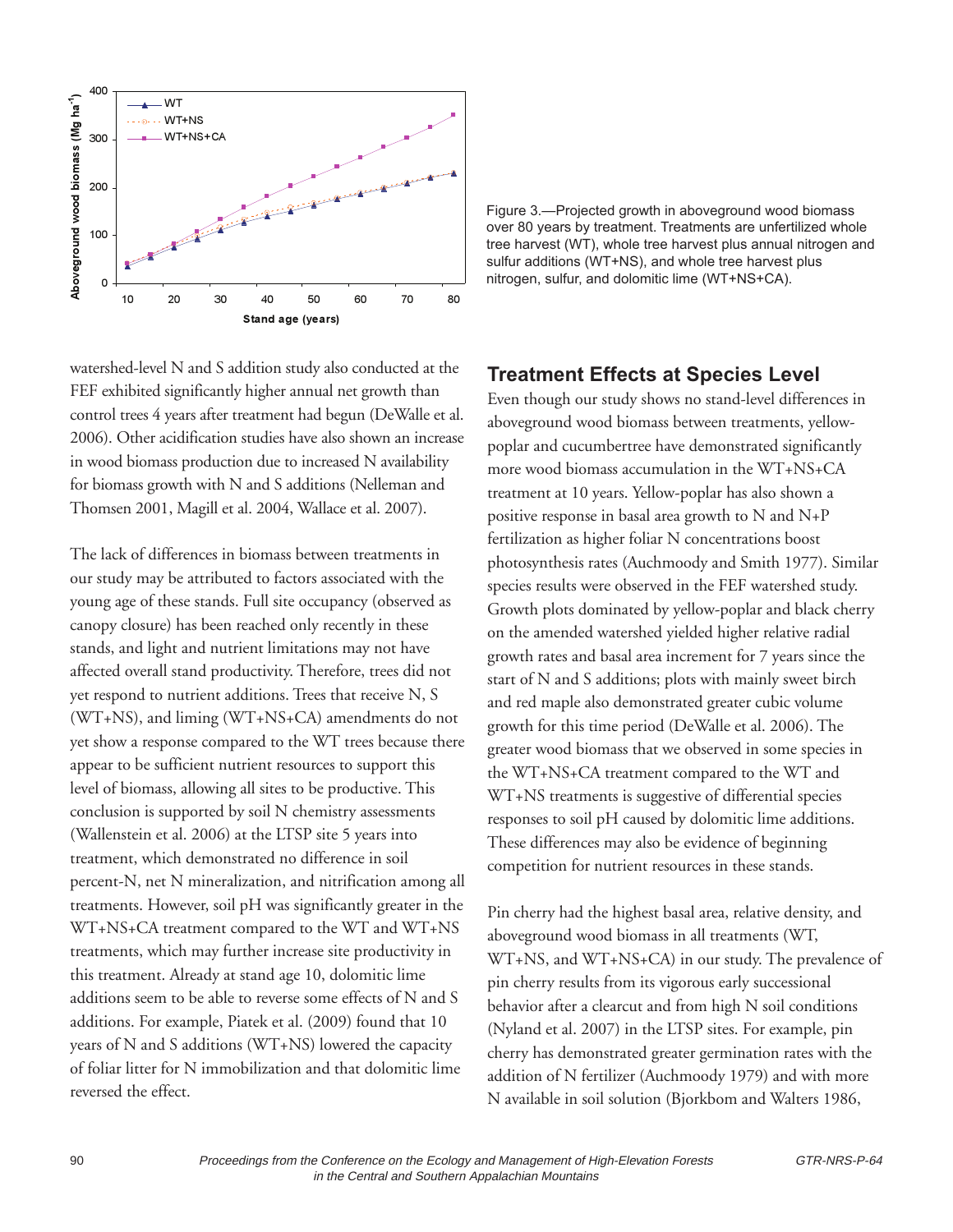Nyland et al. 2007). As an early successional species, however, pin cherry is expected to be lost from these stands approximately 35 years after stand regeneration due to natural mortality (Marquis 1967, Marks 1974, Heitzman and Nyland 1994, Nyland et al. 2007). Therefore, individual species' responses to the expected change in species composition in addition to excess N deposition are inevitable yet unclear at this point.

#### **Potential Future Stand Productivity**

Growth projections with SILVAH suggest that the WT+NS+CA treatment will be most productive by 80 years of age, producing 34 percent more aboveground wood biomass than the WT and WT+NS treatments. SILVAH is not sensitive to treatment in that it does not use treatmentspecific equations for biomass growth. Therefore, differences in projected growth among treatments are likely driven by increased diameters of yellow-poplar and cucumbertree at age 10. There are no replicates of the liming amendments at the watershed scale at the FEF to compare with these results, but estimates from SILVAH provide insight as to how the WT+NS+CA treatment may result in greater tree productivity of a hardwood stand over a complete rotation. Alternatively, these results may indicate the potential of a lower soil pH, as seen in the WT and WT+NS treatments (Wallenstein et al. 2006), to reduce forest productivity compared to the WT+NS+CA treated plots. The reportedly lower soil pH may have altered cation availability, most notably Ca, which can explain the observed species' responses to a decade of dolomitic lime additions. The way in which acidification ultimately impacts species composition and stand productivity at the LTSP site has important implications for C-sequestration and financial returns for landowners.

### **CONCLUSIONS**

The results from this study suggest that stand-level total aboveground wood biomass, therefore apparent productivity, has not been affected by increased acidic deposition or liming additions after 10 years. SILVAH results and comparisons of individual species' diameters between treatments indicate the WT+N+CA sites may have higher productivity over the next several decades. The increase in diameter growth in yellow-poplar and cucumbertree alongside the changes that have resulted in higher soil pH in the WT+NS+CA treatment suggest that liming may be effective at ameliorating acidified soil conditions. These results also imply that forested sites that receive high rates of ambient N deposition may experience reduced productivity compared to sites that receive dolomitic lime amendments. Therefore, applying lime to forests that experience elevated levels of N deposition, have acidic soils, and have a stand composition similar to the LTSP sites could increase aboveground wood biomass, likely resulting in a greater financial return for the landowner.

# **ACKNOWLEDGMENTS**

The USDA McIntire-Stennis Program provided funding for this project. Bill Peterjohn, Phil Turk, and two anonymous reviewers offered valuable insights.

# **LITERATURE CITED**

- Aber, J.D.; Nadelhoffer, K.J.; Steudler, P.; Melillo, J.M. 1989. **Nitrogen saturation in northern forest ecosystems. BioScience.** 39: 378-386.
- Aber, J.D.; Magill, A.; Boone, R.; Melillo, J.M.; Steudler, P.; Bowden, R. 1993. **Plant and soil responses to chronic nitrogen additions at the Harvard Forest, Massachusetts.** Ecological Applications. 3: 156-166.
- Adams, M.B.; Angradi, T.R.; Kochenderfer, J.N. 1997. **Stream water and soil solution responses to 5 years of nitrogen and sulfur additions at the Fernow Experimental Forest, West Virginia.** Forest Ecology and Management. 95: 79-91.
- Adams, M.B.; Burger, J.; Zelazny, L.; Baumgras, J. 2004. **Description of the Fork Mountain long-term soil productivity study: Site characterization.** Gen. Tech. Rep. NE-323. Newtown Square, PA: U.S. Department of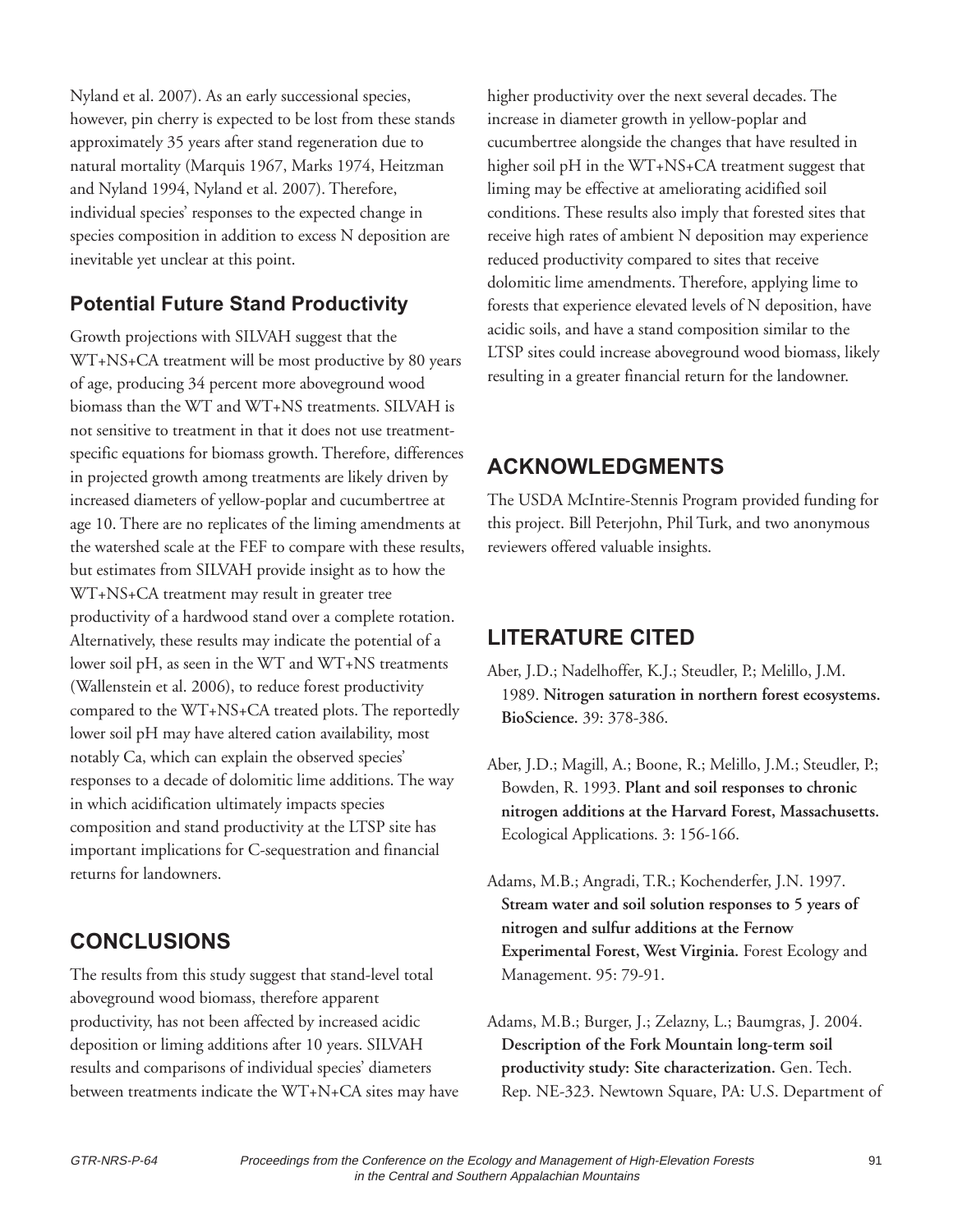Agriculture, Forest Service, Northeastern Research Station. 40 p.

Auchmoody, L.R.; Smith, H.C. 1977. **Response of yellowpoplar and red oak to fertilization in West Virginia.** Soil Science Society of America Journal. 41: 803-807.

Auchmoody, L.R. 1979. **Nitrogen fertilization stimulates germination of dormant pin cherry seed.** Canadian Journal of Forest Research. 9: 514-516.

Bigelow, S.W.; Canham, C.D. 2007. **Nutrient limitation of juvenile trees in a northern hardwood forest: Calcium and nitrate are preeminent.** Forest Ecology and Management. 2: 310-319.

Bjorkbom, J.C.; Walters, R.S. 1986. **Allegheny hardwood regeneration response to even-age harvesting methods.** Res. Pap. NE-581. Broomall, PA: U.S. Department of Agriculture, Forest Service, Northeastern Forest Experiment Station. 13 p.

Boggs, J.L.; McNulty, S.G.; Gavazzi, M.J.; Myers, J.M. 2005. **Tree growth, foliar chemistry, and nitrogen cycling across a nitrogen deposition gradient in southern Appalachian deciduous forests.** Canadian Journal for Forest Resources. 35: 1901-1913.

Brenneman, B.B.; Frederick, D.J.; Gardner, W.E.; Schoenhofen, L.H.; Marsh, P.L. 1978. **Biomass of species and stands of West Virginia hardwoods.** In: Pope, P.E., ed. Proceedings of Central Hardwood Forest Conference II. West Lafayette, IN: Purdue University: 159-178.

DeWalle, D.R.; Kochenderfer, J.N.; Adams, M.B.; Miller, G.W.; Gilliam, F.S.; Wood, F.; Odenwald-Clemens, S.S.; Sharpe, W.E. 2006. **Vegetation and acidification.** In: Adams, M.B.; DeWalle, D.R.; Hom, J.L., eds. The Fernow watershed acidification study. Dordrecht, Netherlands: Springer: 137-188.

Galloway, J.N.; Dentener, F.J.; Capone, D.G.; Boyer, E.W.; Howarth, R.W.; Seitzinger, S.P.; Asner, G.P.; Cleveland, C.C.; Green, P.A.; Holland, E.A.; Karl, D.M.; Michaels,

A.F.; Porter, J.H.; Townsend, A.R.; Vorosmarty, C.J. 2004. **Nitrogen cycles: past, present, and future.** Biogeochemistry. 70: 153-226.

- Hamburg, S.P.; Yanai, R.D.; Arthur, M.A.; Blum, J.D.; Siccama, T.G. 2003. **Biotic control of calcium cycling in northern hardwood forests: acid rain and aging forests.** Ecosystems. 6: 399-406.
- Heitzman, E.; Nyland, R.D. 1994. **Influences of pin cherry (Prunus pensylvanica L.f.) on growth and development of young even-aged northern hardwoods.** Forest Ecology and Management. 67: 39-48.

Helvey, J.D.; Kunkle, S.H. 1986. **Input-out budgets of selected nutrients on an experimental watershed near Parsons, West Virginia.** Res. Paper. NE-584. Broomall, PA: U.S. Department of Agriculture, Forest Service, Northeastern Forest Experiment Station. 7 p.

Johnson, D.W. 1992. **Base cations.** In: Johnson, D.W.; Lindberg, S.E., eds. Atmospheric deposition and forest nutrient cycling. New York: Springer-Verlag: 233-340.

- Kochenderfer, J.N. 2006. **Fernow and the Appalachian hardwood region.** In: Adams, M.B.; DeWalle, D.R.; Hom, J.L., eds. The Fernow watershed acidification study. Dordrecht, The Netherlands: Springer: 17-39.
- Magill, A.H.; Aber, J.D.; Currie, W.; Nadelhoffer, K.J.; Martin, M.E.; McDowell, W.H.; Melillo, J.M.; Steudler, P. 2004. **Ecosystem response to 15 years of chronic nitrogen additions at the Harvard Forest LTER, Massachusetts, USA.** Forest Ecology and Management. 196: 7-28.
- Marks, P.L. 1974. **The role of pin cherry** *(Prunus pensylvanica L.)* **in the maintenance of stability in northern hardwood ecosystems.** Ecological Monographs. 44: 73-88.

Marquis, D.A. 1967. **Clearcutting in northern hardwoods: Results after 30 years.** Res. Pap. NE-85. Upper Darby, PA: U.S. Department of Agriculture, Forest Service, Northeastern Forest Experiment Station. 13 p.